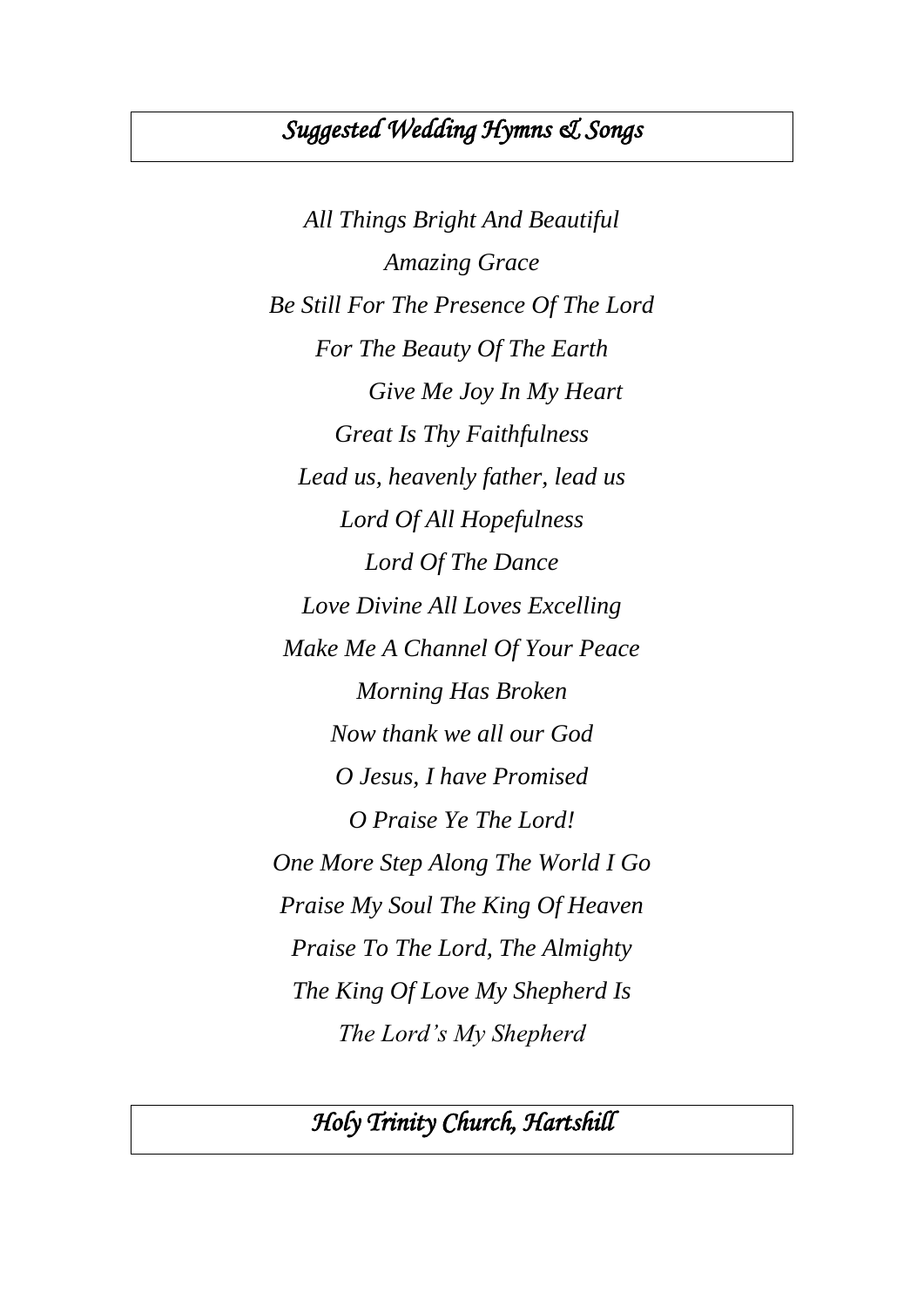### **All Things Bright And Beautiful**

*Refrain: All things bright and beautiful, All creatures great and small, All things wise and wonderful, The Lord God made them all.*

Each little flower that opens, Each little bird that sings, He made their glowing colours, He made their tiny wings:

Refrain

The purple-headed mountain, The river running by, The sunset, and the morning That brightens up the sky:

Refrain

The cold wind in the winter, The pleasant summer sun, The ripe fruits in the garden, He made them every one:

Refrain

### **Amazing Grace**

Amazing grace! How sweet the sound That saved a wretch like me! I once was lost, but now am found, Was blind, but now I see.

'Twas grace that taught my heart to fear, And grace my fears relieved; How precious did that grace appear The hour I first believed!

Through many dangers, toils and snares, I have already come; 'Tis grace that brought me safe thus far, And grace will lead me home.

When we've been there ten thousand years, Bright shining as the sun, We've no less days to sing God's praise Than when we'd first begun.

The meadows where we play, The rushes by the water We gather every day:

The tall trees in the greenwood,

Refrain

He gave us eyes to see them, And lips that we might tell How great is God almighty, Who has made all things well:

Refrain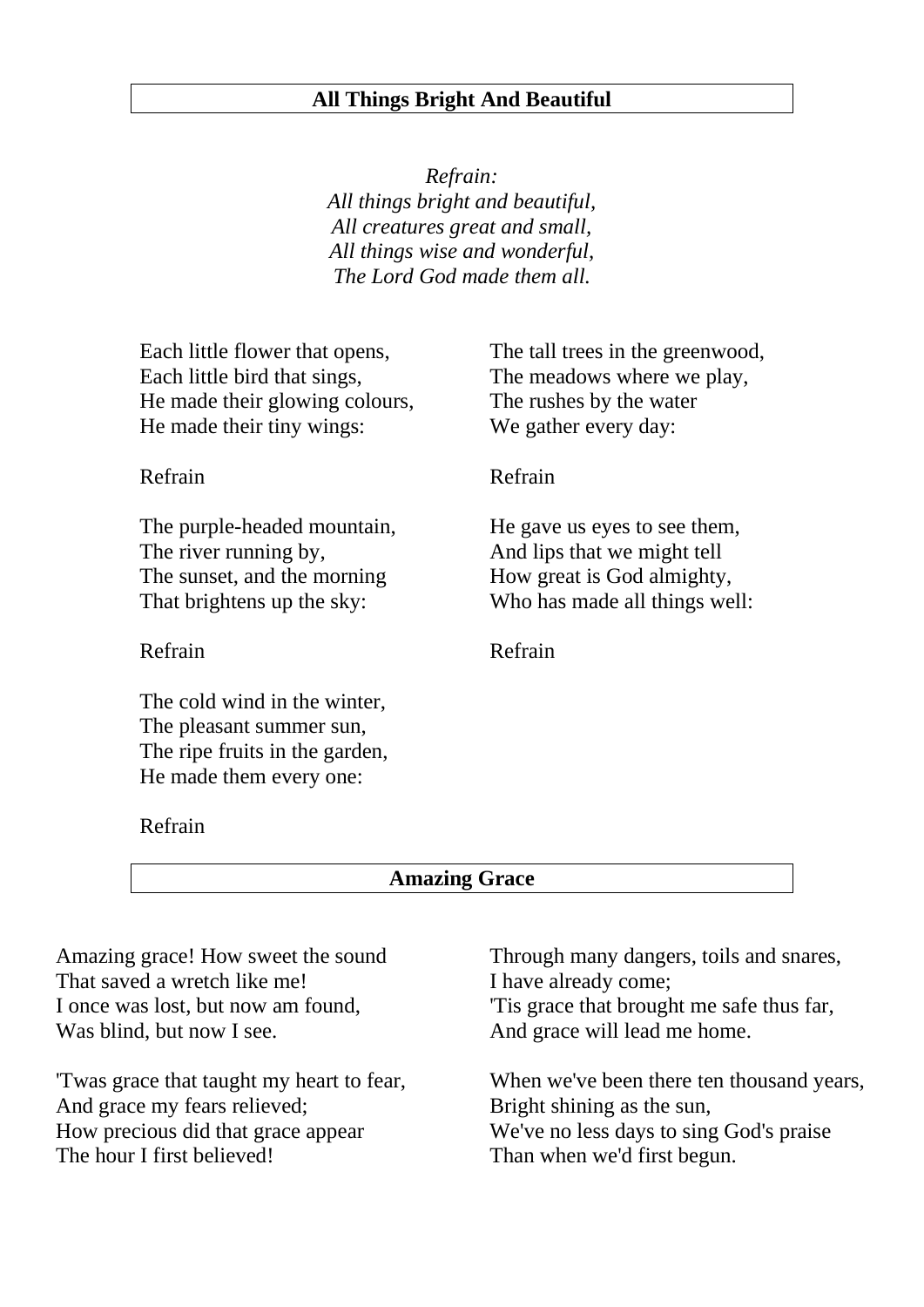### **Be Still For The Presence Of The Lord**

Be still for the presence of the Lord, The Holy One is here; Come bow before Him now With reverence and fear. In Him no sin is found, We stand on holy ground; Be still, for the presence of the Lord, The Holy One is here.

Be still, for the glory of the Lord Is shining all around; He burns with holy fire, With splendour He is crowned. How awesome is the sight, Our radiant King of light! Be still, for the glory of the Lord Is shining all around.

Be still, for the power of the Lord Is moving in this place; He comes to cleanse and heal, To minister His grace. No work too hard for Him, In faith receive from Him; Be still, for the power of the Lord Is moving in this place.

### **For The Beauty Of The Earth**

For the beauty of the earth, For the beauty of the skies, For the love which from our birth Over and around us lies Refrain: *Christ our God, to thee we raise This our sacrifice of praise.*  For the beauty of each hour Of the day and of the night, Hill and vale, and tree and flower, Sun and moon, and stars of light: Refrain For the joy of ear and eye, For the heart and mind's delight, For the mystic harmony Linking sense to sound and sight: Refrain For the joy of human love, Brother, sister, parent, child, Friends on earth, and friends above, For all gentle thoughts and mild: Refrain For each perfect gift of thine To our race so freely given, Graces human and divine, Flowers of earth and buds of heaven: Refrain For thy church that evermore Lifteth holy hands above, Offering up on every shore This pure sacrifice of love:

Refrain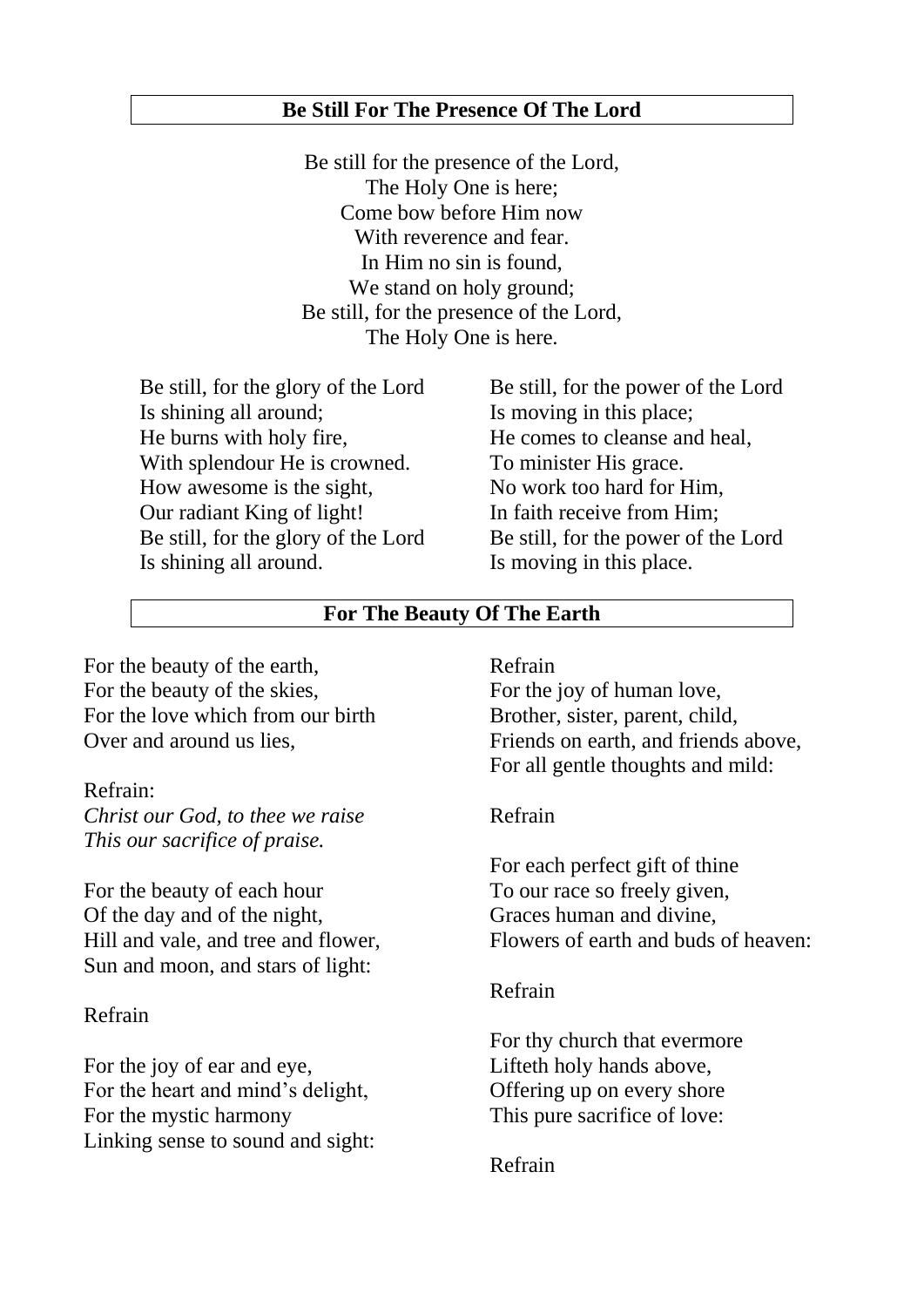# **Give Me Joy In My Heart**

Give me joy in my heart, keep me praising, Give me joy in my heart, I pray, Give me joy in my heart, keep me praising, Keep me praising till the break of day.

*Refrain:*

*Sing hosanna, sing hosanna, Sing hosanna to the King of kings! Sing hosanna, sing hosanna, Sing hosanna to the King.*

Give me peace in my heart, keep me resting, Give me peace in my heart, I pray, Give me peace in my heart, keep me resting, Keep me resting till the break of day.

### Refrain

Give me love in my heart, keep me serving, Give me love in my heart, I pray; Give me love in my heart, keep me serving, Keep me serving till the break of day.

Refrain

# **Great Is Thy Faithfulness**

Great is thy faithfulness, O God my Father, There is no shadow of turning with thee; Thou changest not, thy compassions, they fail not; As thou hast been, thou for ever wilt be.

*Refrain:*

*Great is thy faithfulness great is thy faithfulness, Morning by morning new mercies I see; All I have needed thy hand hath provided, Great is thy faithfulness, Lord, unto me.*

Summer and winter,and springtime and harvest, Sun, moon and stars in their courses above, Join with all nature in manifold witness To thy great faithfulness, mercy and love.

Refrain

Pardon for sin and a peace that endureth, Thine own dear presence to cheer and to guide; Strength for to-day and bright hope for to-morrow, Blessings all mine, with ten thousand beside!

Refrain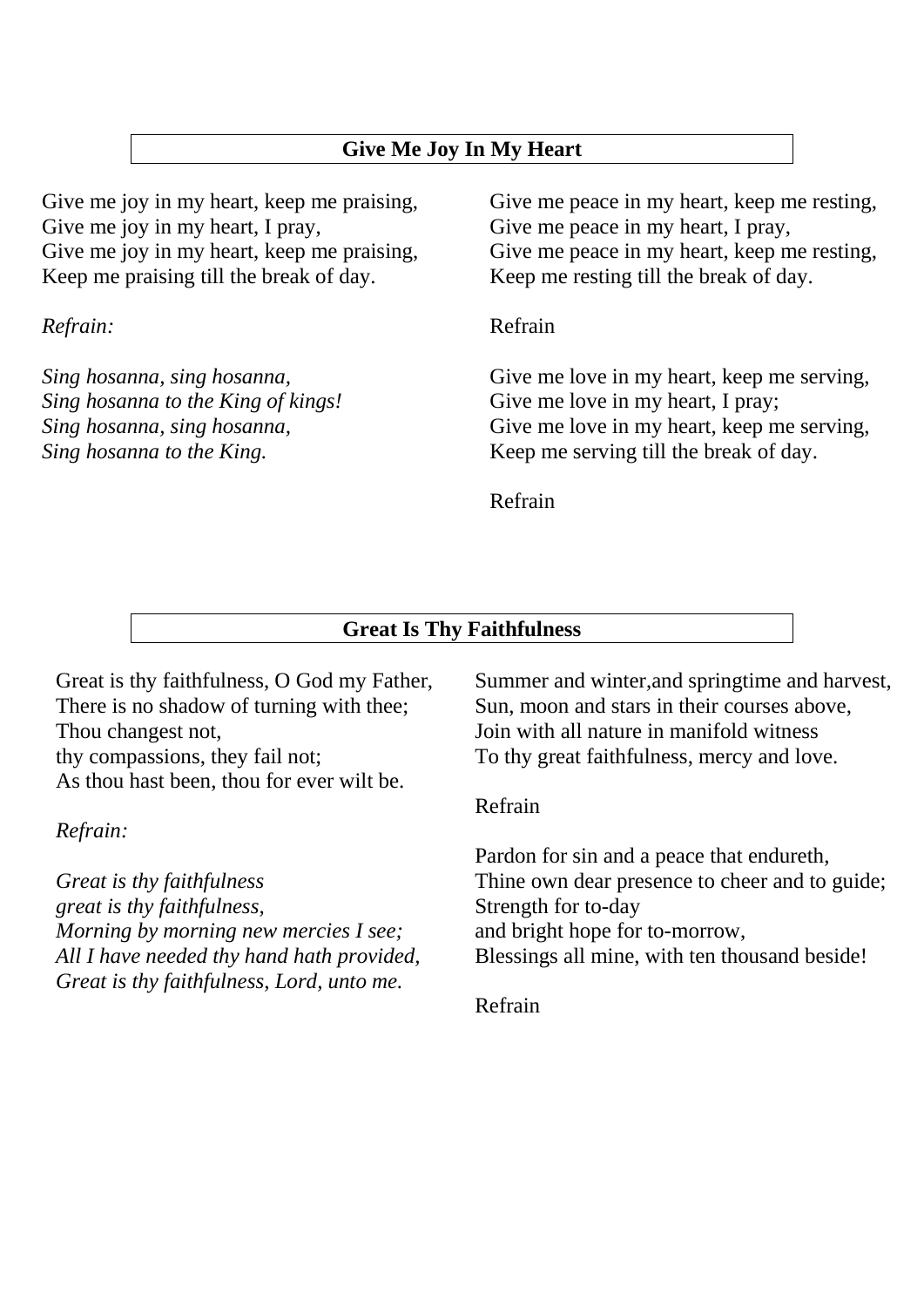#### **Lead us, heavenly father, lead us**

Lead us, heavenly father, lead us O'er the world's tempestuous sea; Guard us, guide us, keep us, feed us, For we have no help but Thee; Yet possessing every blessing If our God our Father be.

Saviour, breathe forgiveness o'er us; All our weakness Thou dost know, Thou didst tread this earth before us, Thou didst feel its keenest woe; Tempted, taunted, yet undaunted, Through the desert Thou didst go.

Spirit of our God, descending, Fill our hearts with heavenly joy, Love with every passion blending, Pleasure that can never cloy; Thus provided, pardoned, guided, Nothing can our peace destroy.

# Lord of all hopefulness, Lord of all joy, Whose trust, ever childlike, no cares could destroy, Be there at our waking, and give us, we pray, Your bliss in our hearts, Lord, at the break of the day.

Lord of all eagerness, Lord of all faith, Whose strong hands were skilled at the plane and the lathe, Be there at our labours, and give us, we pray, Your strength in our hearts, Lord, at the noon of the day.

Lord of all kindliness, Lord of all grace, Your hands swift to welcome, your arms to embrace, Be there at our homing, and give us, we pray, Your love in our hearts, Lord, at the eve of the day.

Lord of all gentleness, Lord of all calm, Whose voice is contentment, whose presence is balm, Be there at our sleeping, and give us, we pray, Your peace in our hearts, Lord, at the end of the day.

#### **Lord Of All Hopefulness**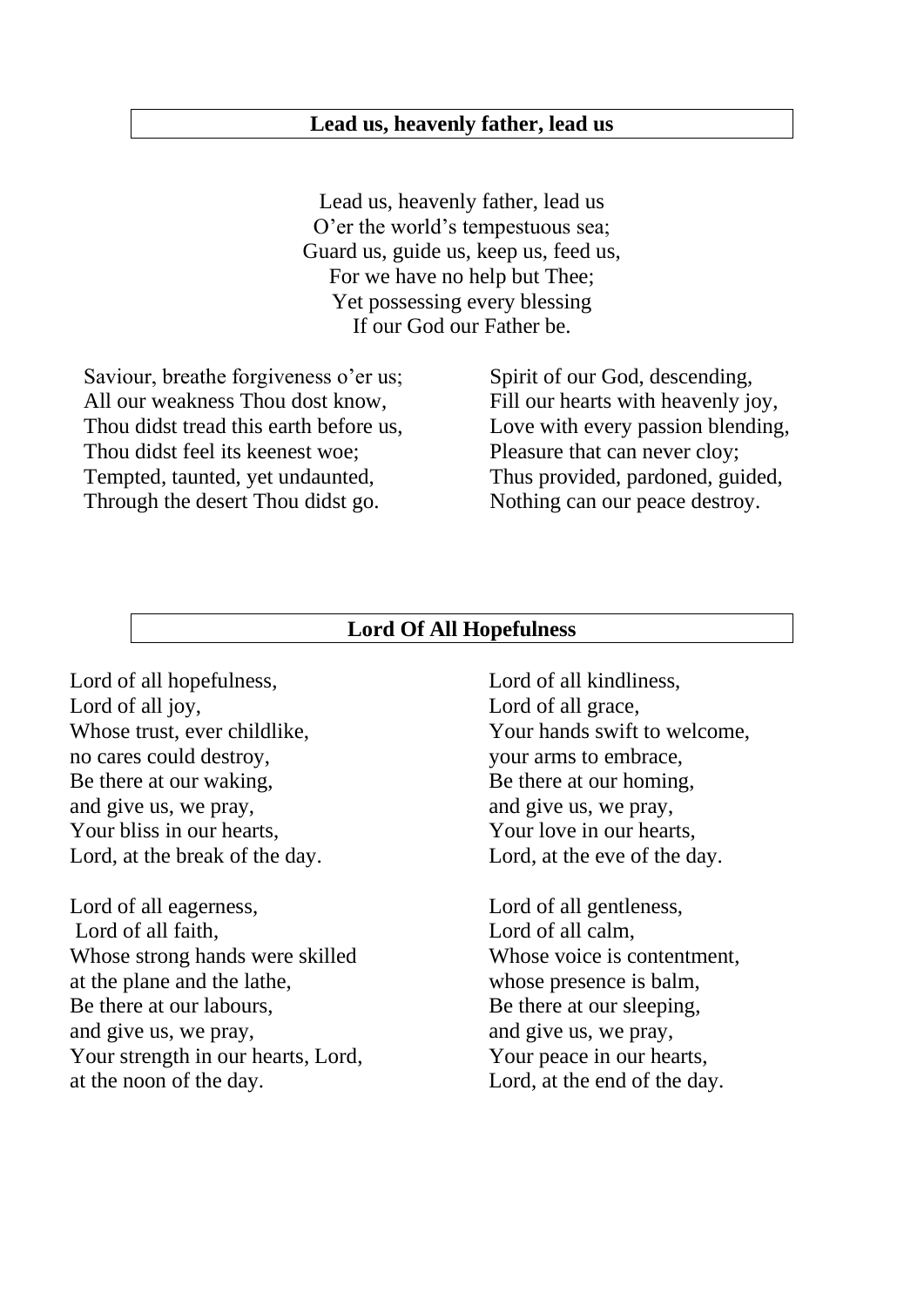I danced in the morning When the world was begun, And I danced in the moon And the stars and the sun, And I came down from heaven And I danced on the earth, At Bethlehem I had my birth.

### Chorus:

*Dance, then ,wherever you may be, I am the Lord of the Dance, said he, And I'll lead you all, wherever you may be, And I'll lead you all in the Dance, said he.*

I danced for the scribe and the pharisee, But they would not dance And they wouldn't follow me. I danced for the fishermen, For James and John — They came with me And the Dance went on.

Chorus

I danced on the Sabbath And I cured the lame; The holy people said it was a shame. They whipped and they stripped And they hung me on high, And they left me there On a Cross to die.

### Chorus

I danced on a Friday When the sky turned black — It's hard to dance With the devil on your back. They buried my body And they thought I'd gone, But I am the Dance, And I still go on.

### Chorus

They cut me down, And I leapt up high; I am the life that'll never, never die; I'll live in you, If you'll live in me — I am the Lord Of the Dance, said he.

Chorus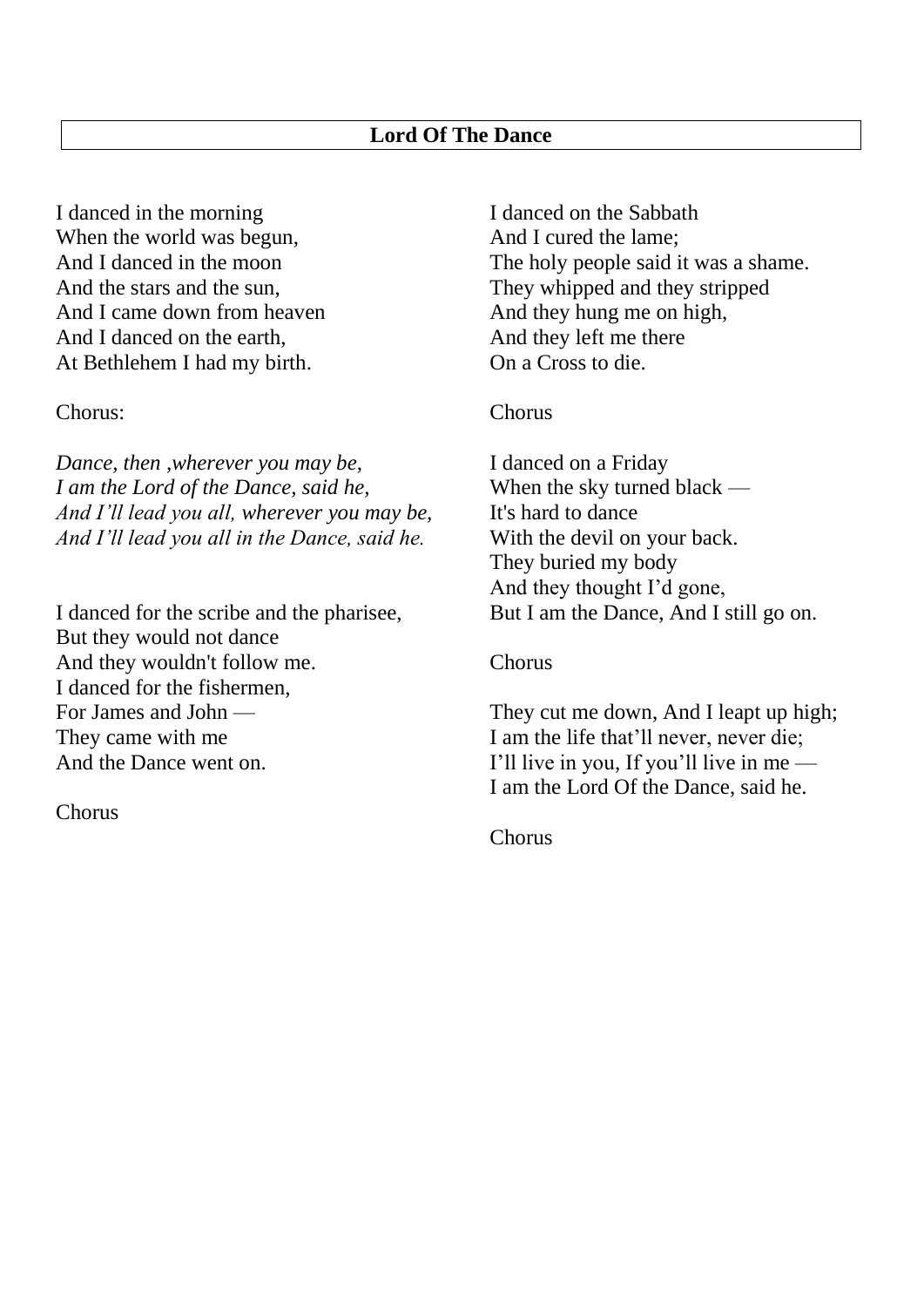### **Love Divine All Loves Excelling**

Love Divine, all loves excelling, Joy of heaven, to earth come down, Fix in us thy humble dwelling, All thy faithful mercies crown. Jesu, thou art all compassion, Pure unbounded love thou art; Visit us with thy salvation, Enter every trembling heart.

Come, almighty to deliver, Let us all thy grace receive; Suddenly return, and never, Never more thy temples leave. Thee we would be always blessing, Serve thee as thy hosts above; Pray, and praise thee, without ceasing, Glory in thy perfect love.

Finish then thy new creation: Pure and spotless let us be; Let us see thy great salvation Perfectly restored in thee; Changed from glory into glory Till in heaven we take our place, Till we cast our crowns before thee, Lost in wonder, love, and praise!

### **Make Me A Channel Of Your Peace**

Make me a channel of your peace. Where there is hatred let me bring your love; Where there is injury, your pardon, Lord; And where there's doubt, true faith in you:

Oh, Master, grant that I may never seek So much to be consoled as to console; To be understood as to understand; To be loved, as to love with all my soul. Make me a channel of your peace. Where there's despair in life, let me bring hope; Where there is darkness, only light; And where there's sadness, ever joy:

Make me a channel of your peace. It is in pardoning that we are pardoned, In giving of ourselves that we receive, And in dying that we're born to eternal life.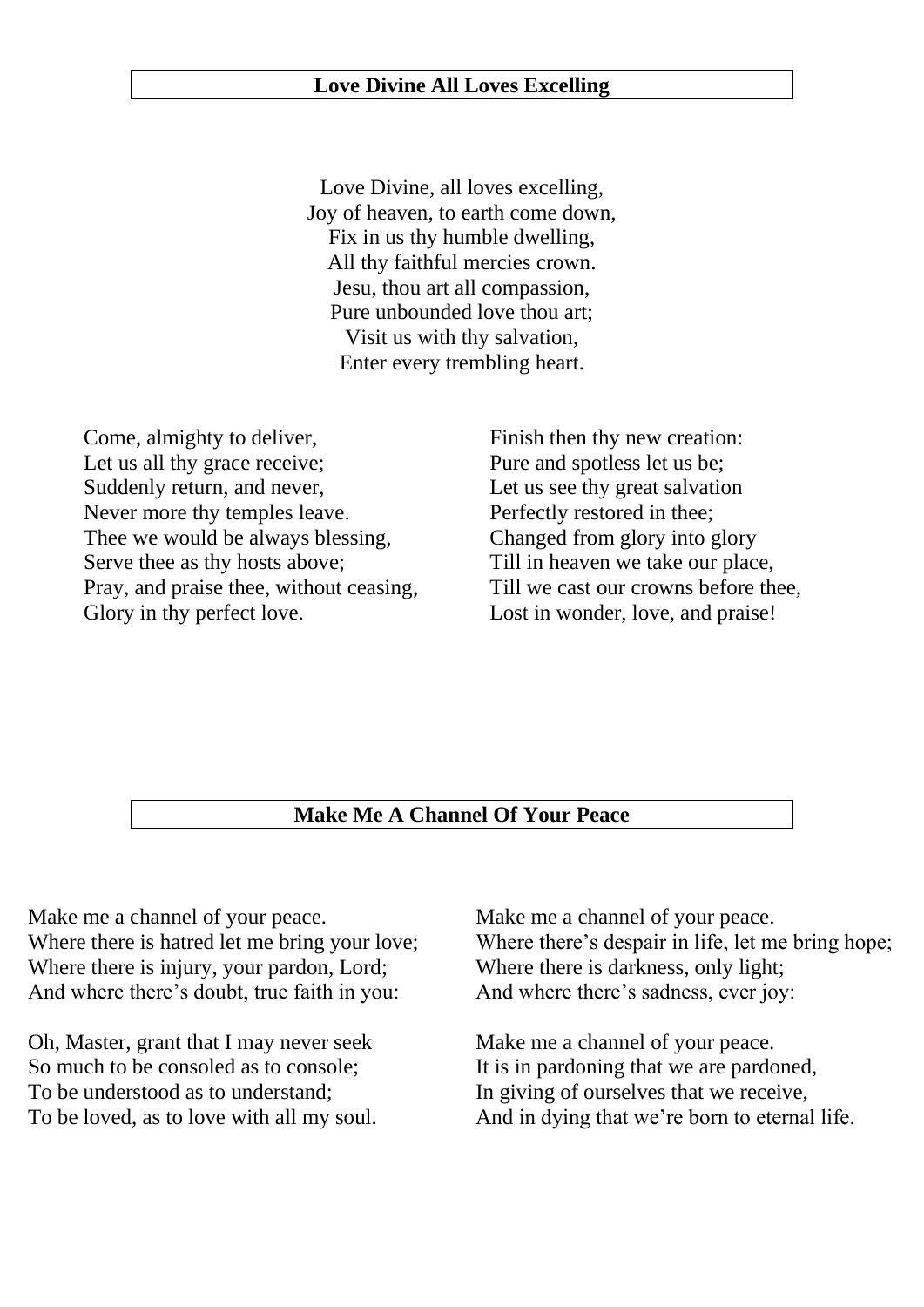### **Morning Has Broken**

Morning has broken, Like the first morning, Blackbird has spoken Like the first bird; Praise for the singing. Praise for the morning, Praise for them springing Fresh from the Word.

Sweet the rain's new fall, Sunlit from heaven, Like the first dewfall On the first grass; Praise for the sweetness, Of the wet garden, Sprung in completeness Where his feet pass.

Mine is the sunlight, Mine is the morning, Born of the one light Eden saw play; Praise with elation, Praise every morning, God's re-creation Of the new day.

#### **Now thank we all our God**

Now thank we all our God With hearts and hands and voices; Who wondrous things has done, In whom His world rejoices; Who from our mother's arms Has blessed us on our way With countless gifts of love, And still is ours today.

O may this bounteous God Through all our life be near us, With ever joyful hearts And blessèd peace to cheer us; And keep us in His grace, And guide us when perplexed, And free us from all ills In this world and the next.

All praise and thanks to God The Father now be given, The Son, and Him who reigns With them in highest heaven, The one eternal God, Whom earth and heaven adore; For thus it was, is now, And shall be ever more.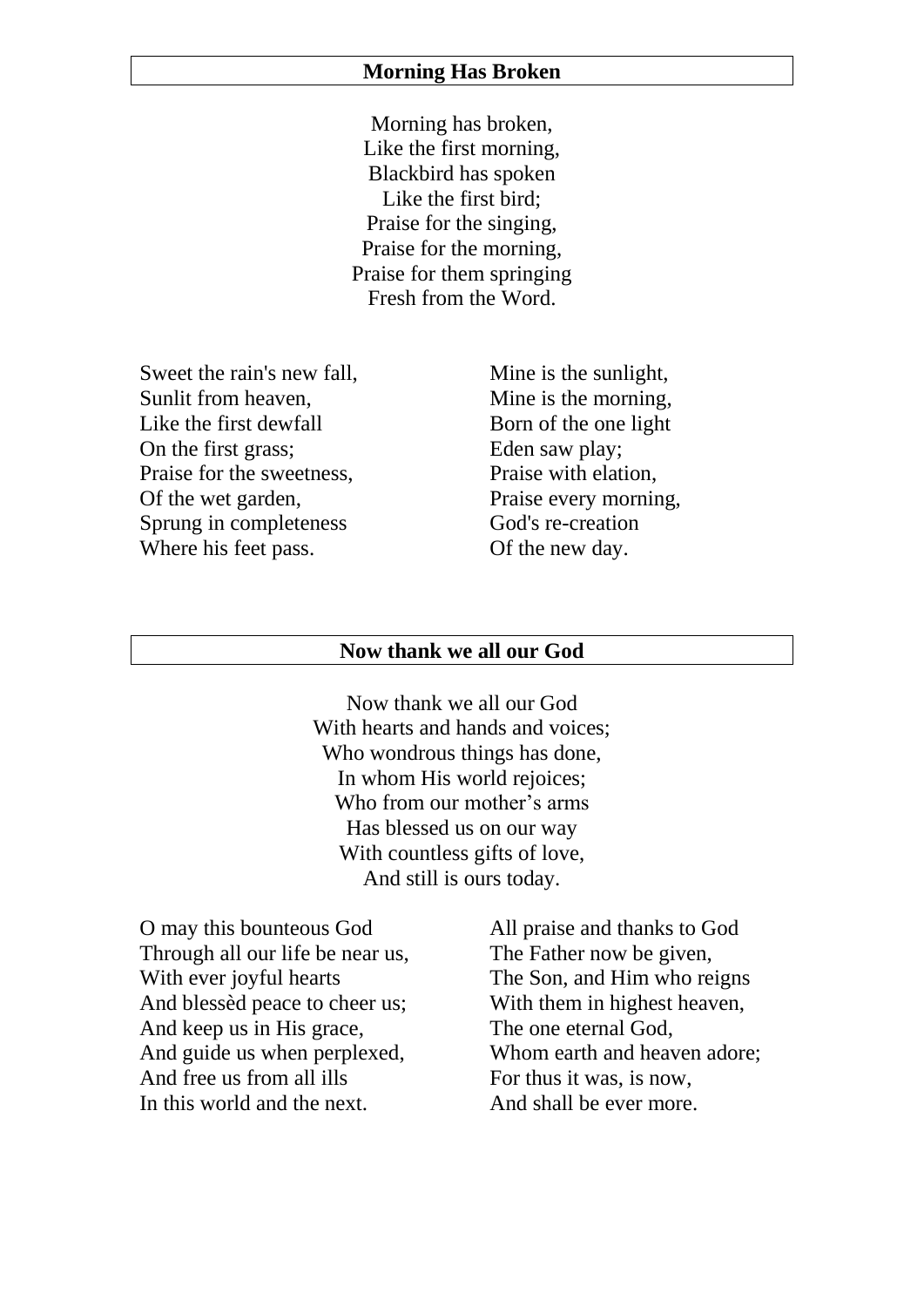#### **O Jesus, I have Promised**

O Jesus, I have Promised To serve Thee to the end; Be Thou forever near me, My Master and my Friend; I shall not fear the battle If Thou art by my side, Nor wander from the pathway If Thou wilt be my Guide.

O let me feel Thee near me; The world is ever near; I see the sights that dazzle, The tempting sounds I hear; My foes are ever near me, Around me and within; But Jesus, draw Thou nearer, And shield my soul from sin.

O let me hear Thee speaking In accents clear and still, Above the storms of passion, The murmurs of self-will; O speak to reassure me, To hasten, or control; O speak, and make me listen, Thou Guardian of my soul.

O Jesus, Thou hast promised To all who follow Thee That where Thou art in glory There shall Thy servants be; And, Jesus, I have promised To serve Thee to the end; O give me grace to follow My Master and my Friend.

O let me see Thy footmarks, And in them plant mine own; My hope to follow duly Is in Thy strength alone. O guide me, call me, draw me, Uphold me to the end; And then in heaven receive me, My Saviour and my Friend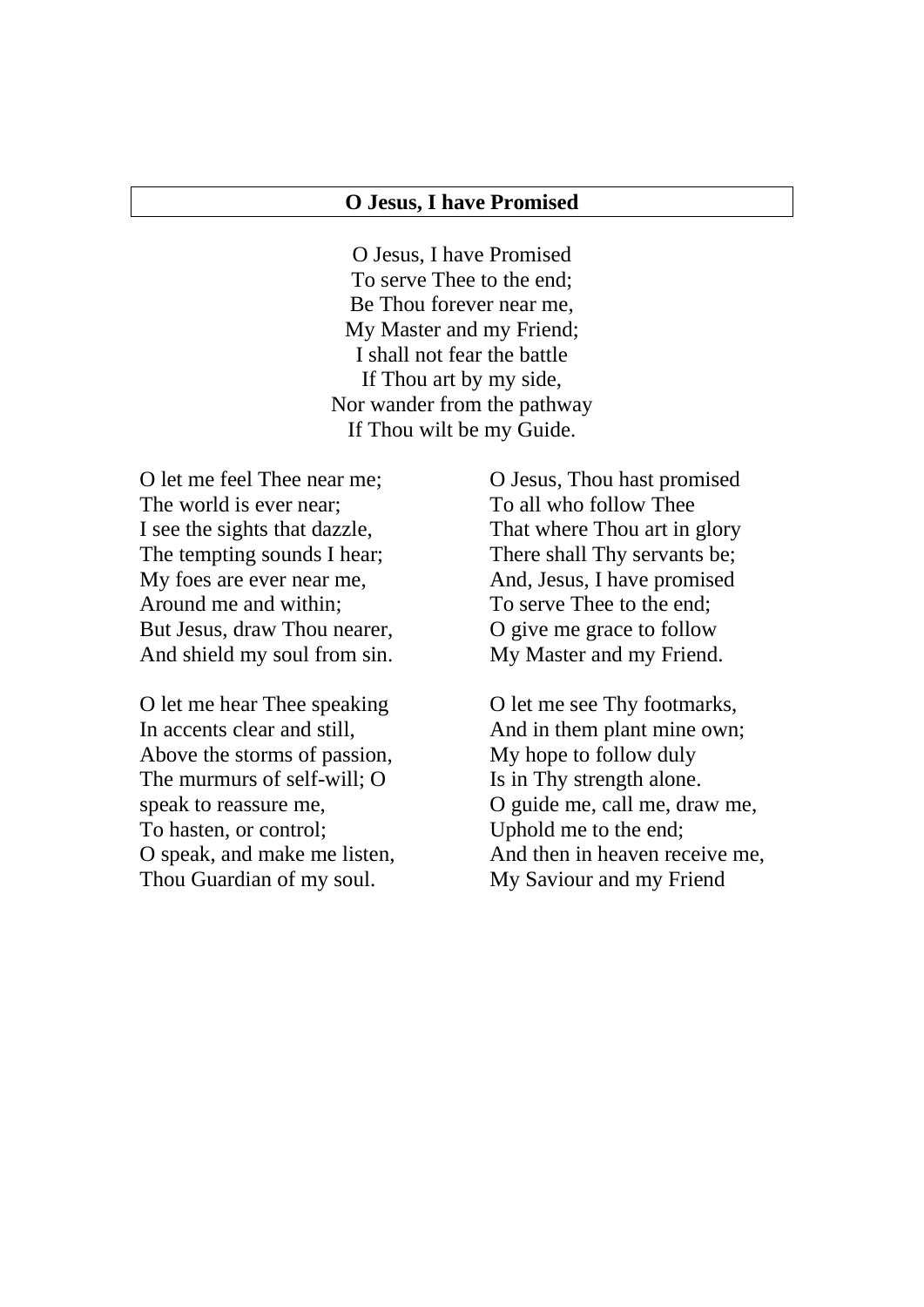### **O Praise Ye The Lord!**

O praise ye the Lord! Praise Him in the height; Rejoice in his word, ye angels of light; Ye heavens adore him by whom ye were made, And worship before him, in brightness arrayed.

O praise ye the Lord! Praise him upon earth, In tuneful accord, ye sons of new birth; Praise him who hath brought you his grace from above, Praise him who hath taught you to sing of his love.

O praise ye the Lord, all things that give sound; Each jubilant chord re-echo around; Loud organs, his glory forth tell in deep tone, And, sweet harp, the story of what he hath done.

O praise ye the Lord! Thanksgiving and song To him be outpoured all ages along: For love in creation, for heaven restored, For grace of salvation, O praise ye the Lord!

### **One More Step Along The World I Go**

One more step along the world I go, One more step along the world I go. From the old things to the new Keep me travelling along with you.

#### *Chorus*

*And it's from the old I travel to the new, Keep me travelling along with you.*

Round the corners of the world I turn, More and more about the world I learn. All the new things that I see You'll be looking at along with me.

Chorus

As I travel through the bad and good Keep me travelling the way I should. Where I see no way to go You'll be telling me the way, I know.

#### **Chorus**

Give me courage when the world is rough, Keep me loving though the world is tough. Leap and sing in all I do, Keep me travelling along with you.

### **Chorus**

You are older than the world can be, You are younger than the life in me. Ever old and ever new, Keep me travelling along with you.

Chorus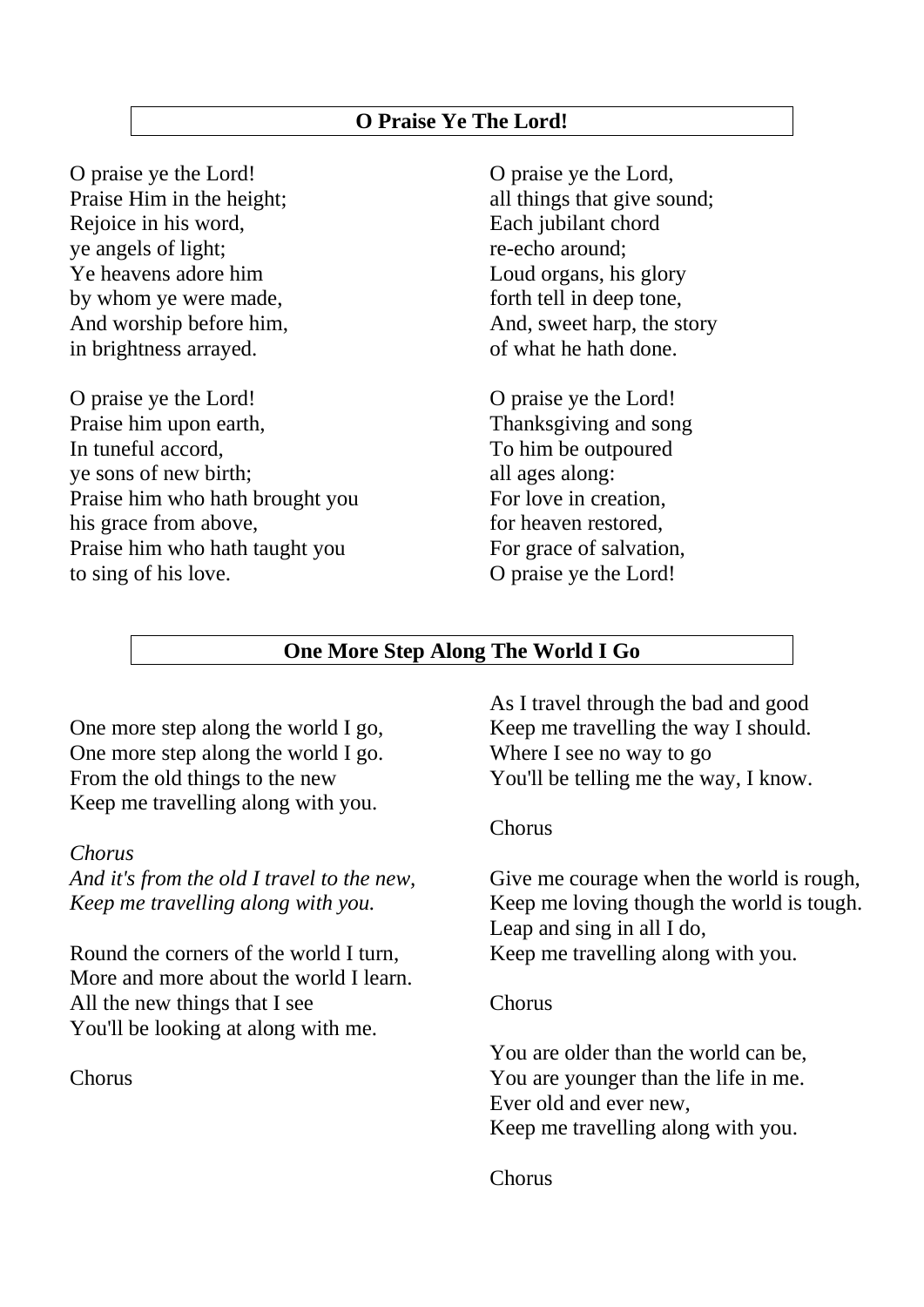### **Praise My Soul The King Of Heaven**

Praise, my soul, the King of heaven, To his feet thy tribute bring; Ransomed, healed, restored, forgiven, Who like me his praise should sing? Praise him! Praise him! Praise him! Praise him! Praise the everlasting King!

Praise him for his grace and favour To our fathers in distress; Praise him still the same for ever, Slow to chide, and swift to bless. Praise him! Praise him! Praise him! Praise him! Glorious in his faithfulness.

Father-like he tends and spares us; Well our feeble frame he knows; In his hands he gently bears us, Rescues us from all our foes. Praise him! Praise him! Praise him! Praise him! Widely as his mercy flows.

Angels, help us to adore him; Ye behold him face to face; Sun and moon, bow down before him, Dwellers all in time and space: Praise him! Praise him! Praise him! Praise him! Praise with us the God of grace.

### **Praise To The Lord, The Almighty**

Praise to the Lord, the almighty, the King of creation! O my soul, praise him, for he is thy health and salvation: Come ye who hear, Brothers and sisters, draw near, Praise him in glad adoration!

Praise to the Lord, who o'er all things so wondrously reigneth, Shelters thee under his wings, yea, so gently sustaineth: Hast thou not seen All that is needful hath been Granted in what he ordaineth?

Praise to the Lord, who doth prosper thy work and defend thee! Surely his goodness and mercy shall daily attend thee: Ponder anew All the Almighty can do, He who with love doth befriend thee.

Praise to the Lord! O let all that is in me adore him! All that hath life and breath come now with praises before him! Let the amen Sound from his people again: Gladly for aye we adore him!